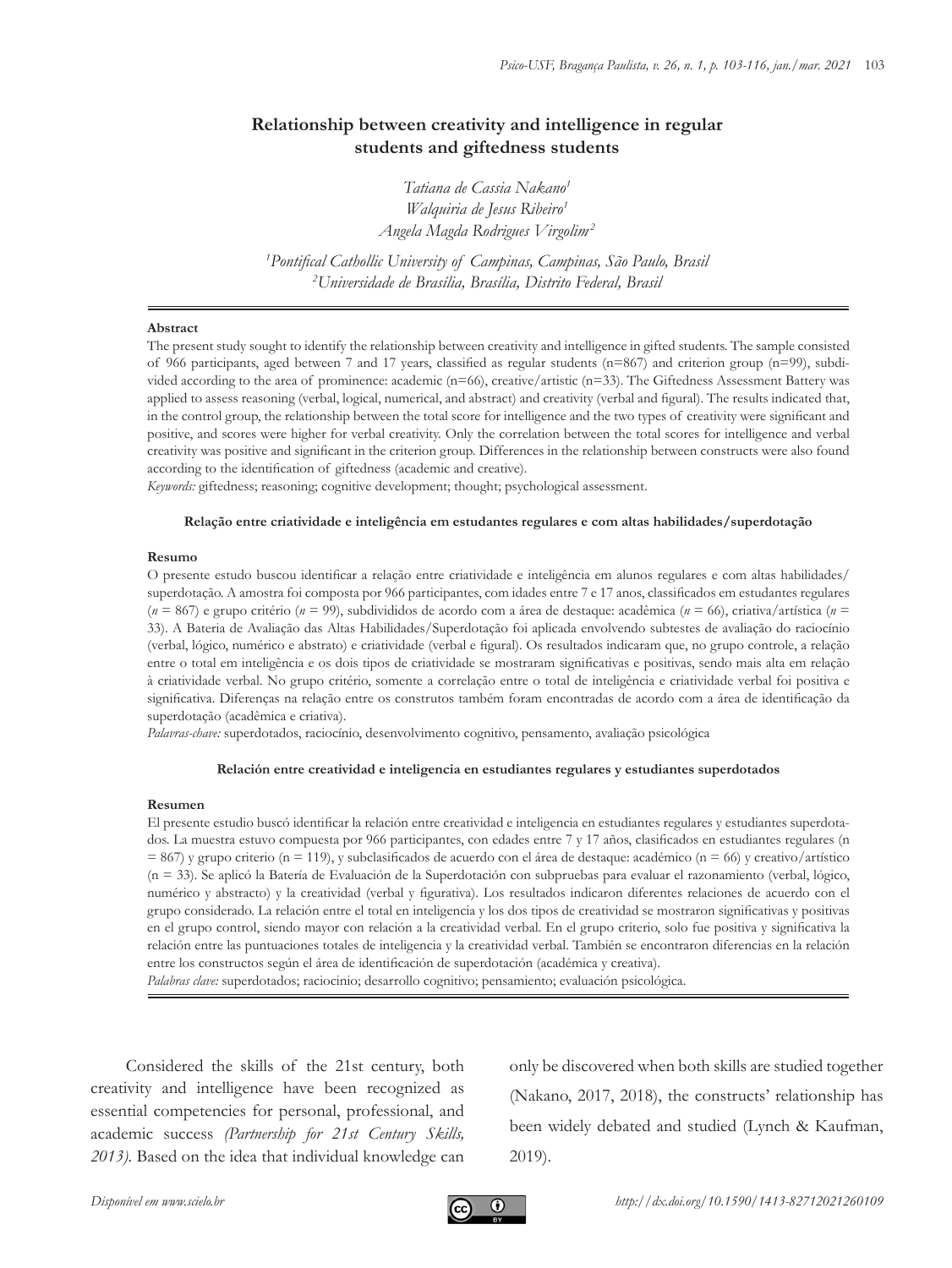In the most current conceptions, creativity has been defined as the interaction between aptitude, process, and environment, by means of which an individual generates a product that is perceived as new and useful, within a social context (Plucker, Beghetto, & Daw, 2004). It is considered a skill possessed by all people, at least as an undeveloped potential, that can manifest itself at different levels and domains. In the most current models, intelligence has been understood within a comprehensive taxonomic model, entitled Cattell-Horn-Carroll Intelligence (CHC). In this model, intelligence would consist of three skill levels: one general factor (g factor), ten factors linked to broad areas of cognitive functioning, and about 70 specific factors related to each of the overall factors (Primi & Nakano, 2015).

However, the relationship between intelligence and creativity is still a theme that has proved controversial in the field of Psychology and cognitive processes. Investigations have historically continued to question the existence of such relationship and its level of association, in addition to its longevity and possibility of generalization for different populations (Elisondo & Donolo, 2010). Current studies have shown that the value of the correlation between creativity (measures of creativity as potential and divergent thinking) and intelligence will depend on which intelligence factor is being assessed. It has been possible to observe significantly high values for two of the broad factors: fluid intelligence and recovery capacity, and lower correlations with a third general factor: crystallized intelligence (Beauty & Silvia, 2012; Kaufman, Luria, & Beghetto, 2018; Miroshnik & Scherbakova, 2019; Silvia & Beauty, 2012; Silvia, Beauty, & Nusbaum, 2013).

The proposed explanations for the relationship between creativity and intelligence are based on three views. The first considers constructs as highly interconnected, complementary, synonymous skills (Batey, Furnham, & Safiullina, 2010; Kaufman & Plucker, 2011; Preckel, Holling, & Wiese, 2006). It would take an average level of intelligence for the emergence of creativity and vice versa. According to the researchers who defend this line of thought, a moderate level of intelligence would be necessary for creativity to emerge. Creative people should not only generate a large number of ideas but should also be able to analyze these ideas and intelligently identify the best and worst of them (Sternberg, 2001).

The second view considers that these are differentiated skills (Aguirre & Conners, 2010; Cramond,

Kim, & VanTassel-Baska, 2010). It defends the idea that a person with high intelligence could or could not be highly creative. In other words, the two constructs can manifest themselves separately. Unlike the understanding proposed by the previously presented notion, intelligence alone would not be seen as an essential factor for the determination of creative talent (Sternberg & O'Hara, 2000). So the two constructs should be considered independently.

The third view defends the idea that these are overlapping skills (Ferrando, Soto, Prieto, Sáinz, & Ferrándiz, 2016; Jauk, Benedek, Dunst, & Neubauer, 2013; Karwowski & Gralewski, 2012; Mourgues et al., 2016; Shi, Wang, Yang, & Xu, 2017; Welter, Jaarsveld, Leeuwen, & Lachmann, 2016). Proposes the existence of a relationship between the two constructs based on a certain level of intelligence. This aspect has proved to be the most prominent, by suggesting that the correlation between the constructs would not be linear, but dependent on the level of intelligence quotient (IQ). It is called the threshold theory (Jauk, 2013; Shi et al., 2017). According to this theory, the constructs would present a positive and significant correlation in individuals with IQ up to 120, and a low or zero correlation would be found in those with IQ above this level (Flores-Mendoza et al., 2018). Several studies with this focus have pointed to diverse results, some supporting the threshold theory's existence, others denying it. Other studies have presented evidence of the existence of multiple thresholds (between 86 and 120) (Nakano, 2017) or even that such effect is moderated by other variables, such as personality traits, especially the factor that consists of openness to experience (Harris, Williamson, & Carter, 2019; Liu, Liu, Chen, Song, & Liu, 2019).

In addition to the three aspects as mentioned earlier, other results can also be found by looking into the relationship between intelligence and creativity constructs. That demonstrates that depending on the type of creativity and intelligence assessed, the meaning, significance, and magnitude of the relationship change (Barros, Primi, Miguel, Almeida, & Oliveira, 2010; Benedek, Franz, Heeene, & Neubauer, 2012; Benedek, Jauk, Sommer, Arendasy, & Neubauer, 2014; Jauk et al., 2013; Kandler et al., 2016; Lee, Huggins, & Therriault, 2014). Such diversity would result from the way that each construct construct is defined and measured (Plucker, Guo, & Makel, 2018). Studies on the subject have the relevance of the knowledge generated by this type of investigation, aimed at surveying the correlations between creativity and intelligence, is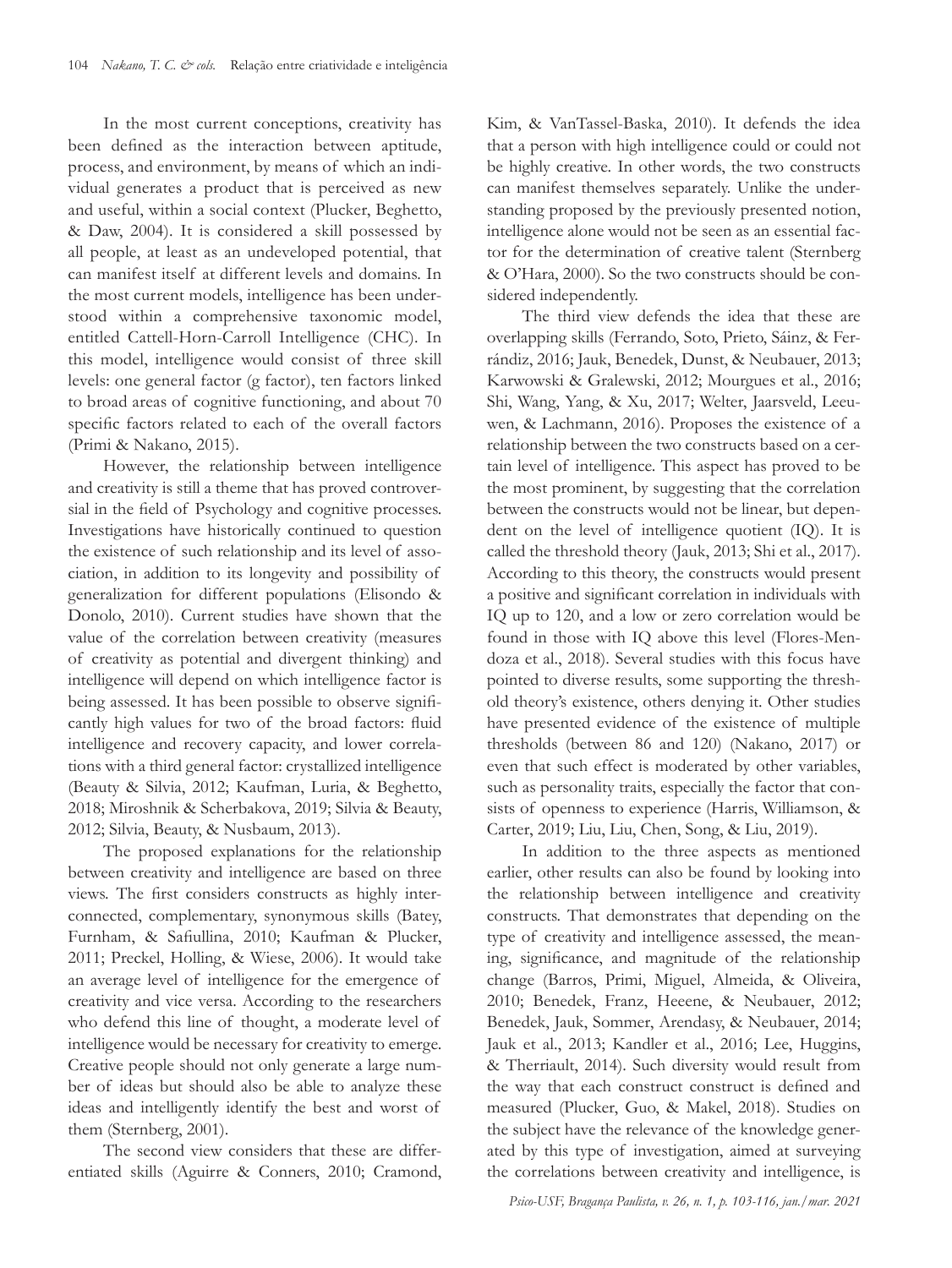fundamental for understanding the phenomenon of giftedness. The multidimensional definition adopted in Brazilian public policies (Brazil, 2010) understands that this phenomenon can manifest itself in different areas: general intellectual ability, specific academic attitude, creative thinking, leadership ability, psychomotor abilities and motivation to engagement in tasks of interest individually or in combination, and in agreement with the international consensus (Kaufman & Sternberg, 2008; Li et al., 2009; Sternberg, 2009).

It is possible to see that both creativity and intelligence have been highlighted as one of the possible areas in which giftedness can manifest themselves. Consequently, when a high potential is identified in these areas, two types of giftedness can be identified: academic giftedness (in which a high level of intelligence is displayed) and creative-productive giftedness (in which a high level of creativity can be observed) (Renzulli, 2020). The search for answers about the interconnection of the creativity and intelligence constructs can enrich discussions within this theme in the specific case or context of giftedness. However, there are still few studies investigating this issue within this particular population.

In Brazil, studies on the relationship between creativity and intelligence in the general population are generally marked by variability of results: a significant relationship between the constructs with varying degrees of intensity (Alves & Nakano, 2014; Milian & Wechsler, 2018; Nakano, 2012; Nakano & Brito, 2013; Souza & Wechsler, 2013), absence of significant correlations (Mendonça & Fleith, 2005; Pereira, 2001), or results changing by following per under the assessed content (Alves & Nakano, 2015; Barros et al., 2010; Nakano, Wechsler, Campos, & Milian, 2015; Wechsler, Nunes, Schelini, Ferreira, & Pereira, 2010). Still, a small number of studies are based on samples composed of individuals identified as a gifted (Gonçalves & Fleith, 2011; Maia-Pinto & Fleith, 2004; Virgolim, 2005). Little is known about relationship between the intelligence and creativity constructs in this specific population.

Thus, the objective of the present study was to identify the relationship between creativity and intelligence in different groups (regular students and students identified with giftedness in two areas: academic and artistic). Using four different intelligence measures and two different measures of creativity, we worked with the hypothesis that the magnitude of the relationship would be influenced by the type of sample considered (control and criterion group) and the type of intelligence and creativity involved (oscillation of results according to the assessed skill).

# **Method**

# *Participants*

The sample considered in the present study consisted of 966 participants, out of which 523 were female. The students were elementary school students (between the  $2<sup>nd</sup>$  and the  $9<sup>th</sup>$  year – n = 958) and high school students (between the 1<sup>st</sup> and the 3<sup>rd</sup> year - n = 29), aged between 7 and 17 years *(M* = 11.59, *SD* = 1.86). Participants were divided into four groups. The two main groups were: control ( $n = 867$ ; 55% female;  $M = 11.4$  years;  $SD = 1.7$  years) and criterion (n = 99; 67.2% male;  $M = 12.4$  years;  $SD = 2.5$ ). The participants in the criterion group, in turn, were subdivided into two other groups, according to the area of prominence: academic (n = 66; 74.2% male; *M* = 12.9 years; *SD* = 2.6), creative/artistic (n = 33; 66.6% male,  $M =$ 12.2 years,  $SD = 2.5$ ). The sociodemographic characteristics of each group can be visualized in more detail on Table 1.

The control group participants were from three Brazilian regions (southeast, mid-west and northeast), and came from 18 different municipal and state public schools. In the criterion group, only children/ adolescents who were participants of a specialized educational support program for students with Giftedness of the Federal District's Education Department were included. The students were identified through regular evaluation procedures traditionally used by the support program, frequently in activities developed in special resource rooms. Subsequently, the group was divided into a second subdivision, considering the area in which giftedness manifests itself (academic or creative/artistic).

It is essential to highlight the fact that the control group is numerically more extensive than the criterion group for two reasons: the predominance of the phenomenon in the population (although generally estimated between 3% and 5%, according to the World Health Organization, underreporting of cases as well as difficulties in identification has made it necessary to review the current number of records in the school census, approximately 169,000 by 2018, that is, about 0.04% of the 48 million Brazilian students in primary education according to the Ministry of Education), as well as the difficulty of access to this specific population.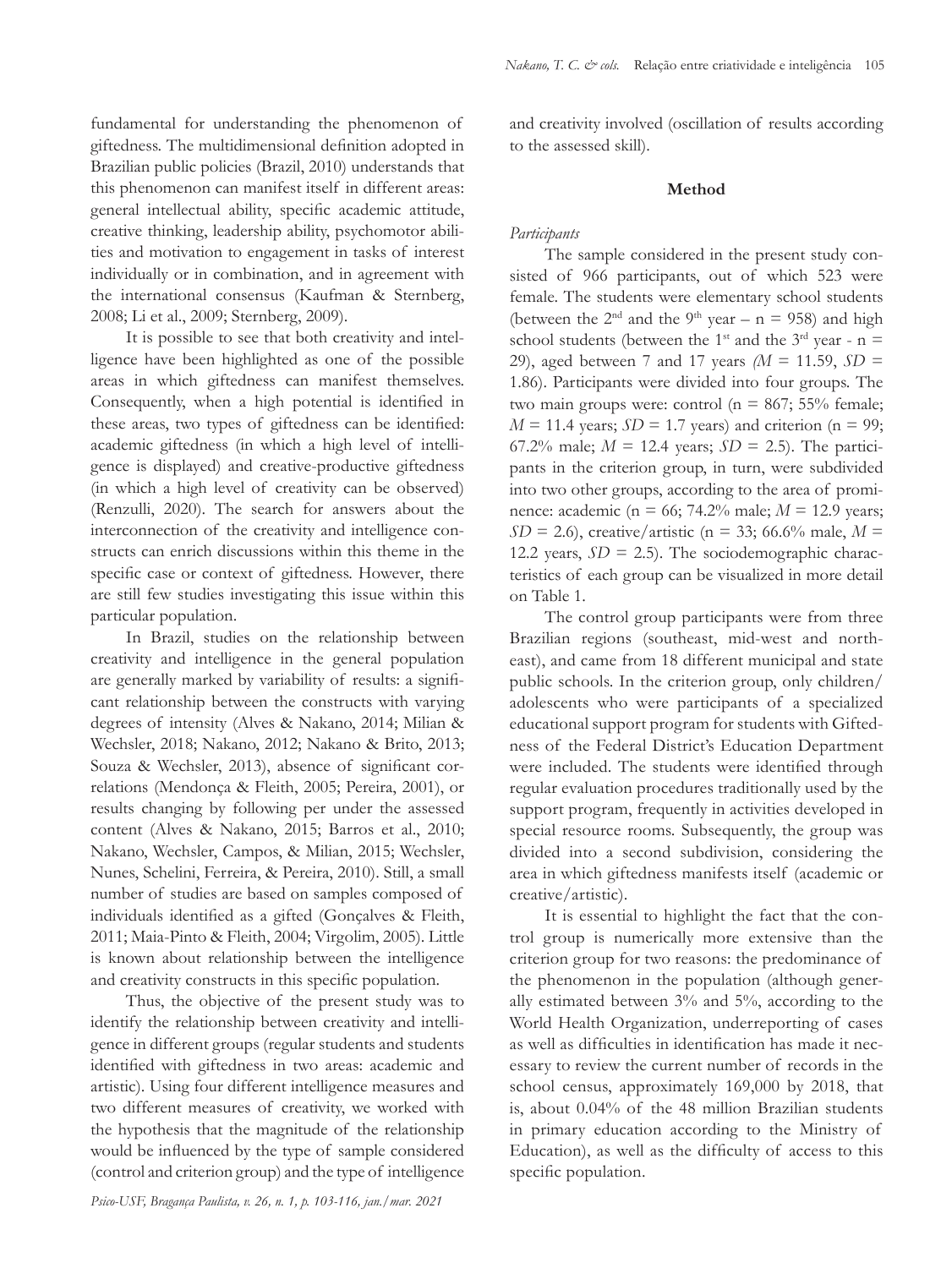| Table 1.                     |  |  |
|------------------------------|--|--|
| Composition of Sample Groups |  |  |

|       |              | Control Group | Academic Giftedness | Creative Giftedness |
|-------|--------------|---------------|---------------------|---------------------|
| Sex   | Female       | 483           | 17                  | 11                  |
|       | Male         | 383           | 49                  | 22                  |
| Grade | $\mathbf{2}$ |               |                     |                     |
|       | 3            |               | 3                   |                     |
|       |              | 114           | 4                   |                     |
|       | 5            | 148           | 8                   | 6                   |
|       | ♦            | 245           | 6                   | 3                   |
|       |              | 173           | 10                  | 6                   |
|       | 8            | 90            | 7                   | $\overline{2}$      |
|       | 9            | 97            | 8                   |                     |
|       | 10           |               | 4                   | 6                   |
|       | 11           |               | 13                  | 2                   |
|       | 12           |               | $\overline{2}$      | $\mathbf{2}$        |
| Age   | Minimum      | 8             |                     | 8                   |
|       | Maximum      | 16            | 17                  | 17                  |
|       | Average      | 11,4          | 12,9                | 12,2                |
|       | ${\rm SD}$   | 1,7           | 2,67                | 2,5                 |
| Total |              | 867           | 66                  | 33                  |

## *Instrument*

*Giftedness Assessment Battery – BAAH/S (Nakano & Primi, 2012)*

It is composed of four intelligence subtests (verbal, abstract, numerical, and logical) and two types of creativity subtests (visual and verbal). The reasoning subtests have 12 questions, and the participant must choose one of five answer alternatives. On the numerical subtest, participants are supposed to discover and annotate the two numbers to complete each of the series presented.

On the figural creativity subtest, participants are requested to complete ten unfinished sketches. The assessment is made considering eleven creative characteristics/indicators: fluency, flexibility, elaboration, originality, emotional expression, fantasy, movement, unusual perspective, internal perspective, use of context, and expressive titles. The scores for those characteristics were later categorized into three factors: (1) Elaboration, (2) Emotional, and (3) Cognitive.

The verbal creativity subtest is composed of five sentences that must be completed with a word, to form a metaphor. For each sentence, up to four answers can be provided, and the established relationship must be explained. The judges evaluated the quality of the metaphor created, who attributed scores, within a scale ranging from 0 to 3 points.

The psychometric qualities of BAAH/S have already been the target of several studies, in which researchers considered the factorial structure of the condition (Nakano et al., 2015; Ribeiro, Nakano, & Primi, 2014), analyzed items using the Item Response Theory (Nakano et al., 2015), assessed the validity of evidence through external criteria (Nakano, Primi, Ribeiro, & Almeida, 2016), and observed convergence (Nakano, Gomes, Oliveira, & Peixoto, 2017; Nakano, Miliani, Caporossi, & Gozzoli, 2020).

## *Procedures*

The first step of the research was to obtain approval by the Research Ethics Committee. After the parents / guardian's authorization, by means of the signing of Free and Informed Consent Forms, as well as assurance of the participants' full consent, the instrument was applied collectively in the classroom.

For data collection from the criterion group, the State Department of Education of the Brazilian Federal District authorized data collection. In the control group, data collection was performed in state and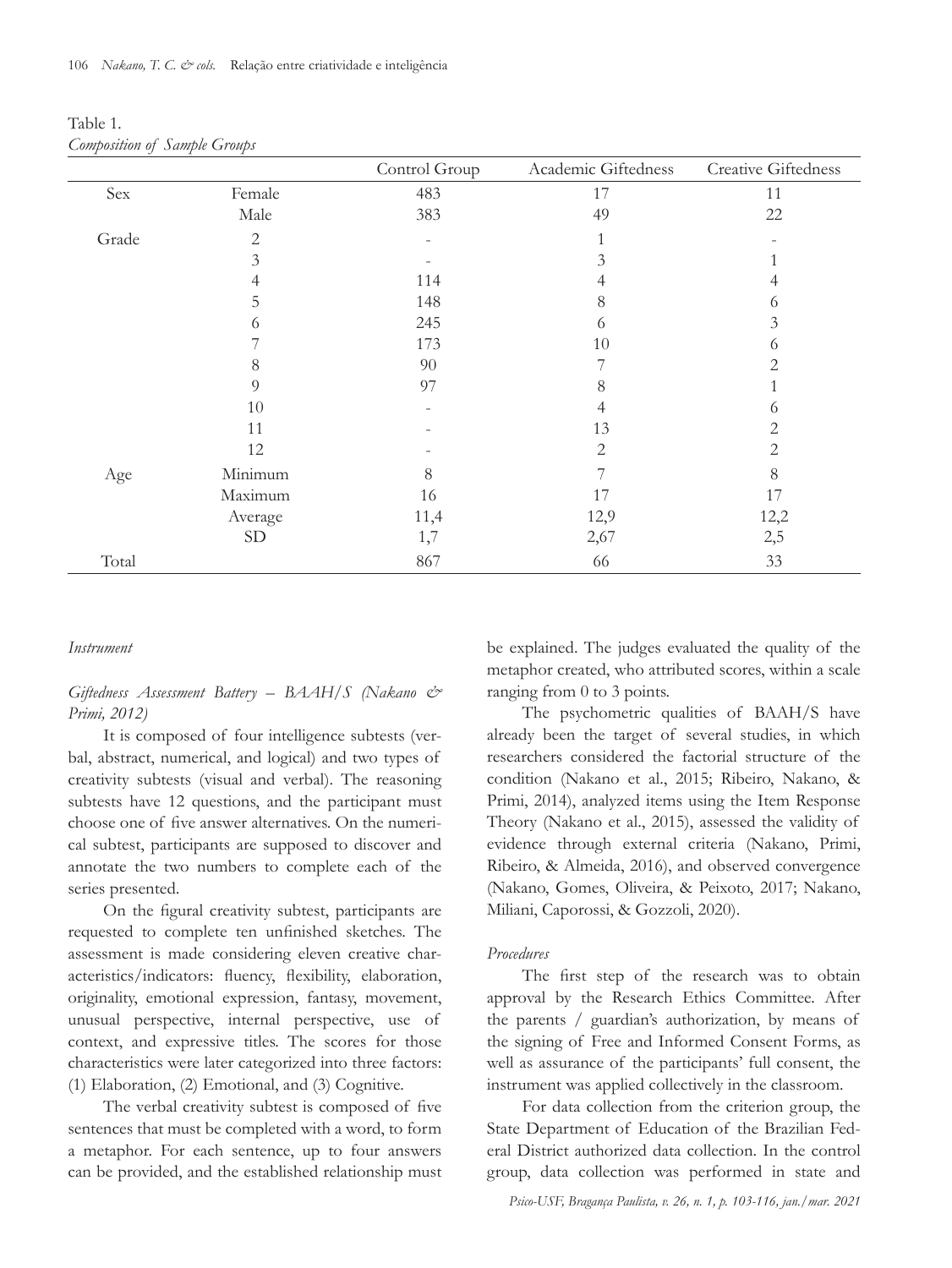municipal public schools located in the State of São Paulo and Maranhão. In both groups, the instrument was applied in a single session, which lasted approximately 1h40min. There was an alternation between the subtests of intelligence and creativity. The application followed the following order: Verbal Reasoning, Abstract Reasoning, Sketch completion, Metaphor Creation, Numerical Reasoning, and Logical Reasoning.

The correction of the reasoning subtests considered the total score in each measure, as well as a total score in intelligence (sum of the scores in the four subtests). For figural creativity, the scores on the three factors that compose the activity were calculated, as well as a total score. The Metaphor Creation Test followed a correction system that had the participation of twelve judges, who received spreadsheets with all the answers to be assessed and assigned scores for each metaphor (from 0 to 3). At least two judges assessed each answer, and the final score was estimated by means of the average between the two scores.

The judges were previously trained for correcting the metaphor subtest. They were scientific initiation scholarship holders, postgraduate students in mastering and doctoring courses, and participants of a research group in psychological assessment. Previous studies with the metaphor production activity pointed out the effectiveness of the judges' participation in this activity (David, Morais, Primi, & Miguel, 2014; Dias, Couto, & Primi, 2009; Primi, Miguel, Couto, & Muniz, 2007). Subsequently, the correlations between the total test scores (reasoning, figural creativity, and verbal creativity), and

| Table 2.                        |  |  |
|---------------------------------|--|--|
| Descriptive Statistics by Group |  |  |

between each measure, were estimated by Spearman's correlation, given the absence of normality of the sample, while taking the significance level of 0.05.

# *Data Analysis*

To meet the proposed objectives, descriptive statistics were performed for each group and each assessed measure. The variance analysis was applied to verify the existence of difference of averages between the groups in each measure, followed by Tukey's post hoc test to identify the groups in which the difference was significant. Then, Spearman's correlation between the total score in the three measurements was estimated for each group, considering, later, the area of identification of the giftedness. The same analysis was conducted to assess the relationship between the sub-measures of each construct. Finally, the distribution of the scores obtained in the tests of reasoning, figural creativity, and verbal creativity by the groups was illustrated so that the results could be better understood. The analyses were performed using the *SPSS* 20.0 statistical program.

# **Results**

After obtaining first analysis results, descriptive statistics for each of the groups, in each of the measures, were presented. That information is displayed in Table 2.

The results show that the criterion group presented higher averages in all measures evaluated, compared to the control group's performance. Among

| Measure/Group            | Control |       | Academic |       | Creative |       |
|--------------------------|---------|-------|----------|-------|----------|-------|
|                          | М       | DР    | М        | DP    | М        | DP    |
| Intelligence             | 21,42   | 8,26  | 34,24    | 8,27  | 27,87    | 8,57  |
| Verbal reasoning         | 5,67    | 1,97  | 8,45     | 2,21  | 6,91     | 2,03  |
| Abstract reasoning       | 6,24    | 2,48  | 8,97     | 2,07  | 7,85     | 2,62  |
| Numeric reasoning        | 4,95    | 3,01  | 8,94     | 2,98  | 7,52     | 3,21  |
| Logical reasoning        | 4,57    | 3,05  | 7,88     | 2,52  | 5,61     | 2,57  |
| Figural Creativity total | 37,61   | 19,61 | 51,12    | 18,83 | 60,23    | 18,86 |
| Elaboration              | 16,80   | 13,17 | 28,89    | 14,58 | 36,70    | 16,14 |
| Emotional                | 3,61    | 3,70  | 3,93     | 3,39  | 4,13     | 3,29  |
| Cognitive                | 17,15   | 7,25  | 19,12    | 7,03  | 19,40    | 5,22  |
| Verbal Creativity total  | 0,66    | 0,47  | 0,88     | 0,47  | 0,71     | 0,44  |

*Psico-USF, Bragança Paulista, v. 26, n. 1, p. 103-116, jan./mar. 2021*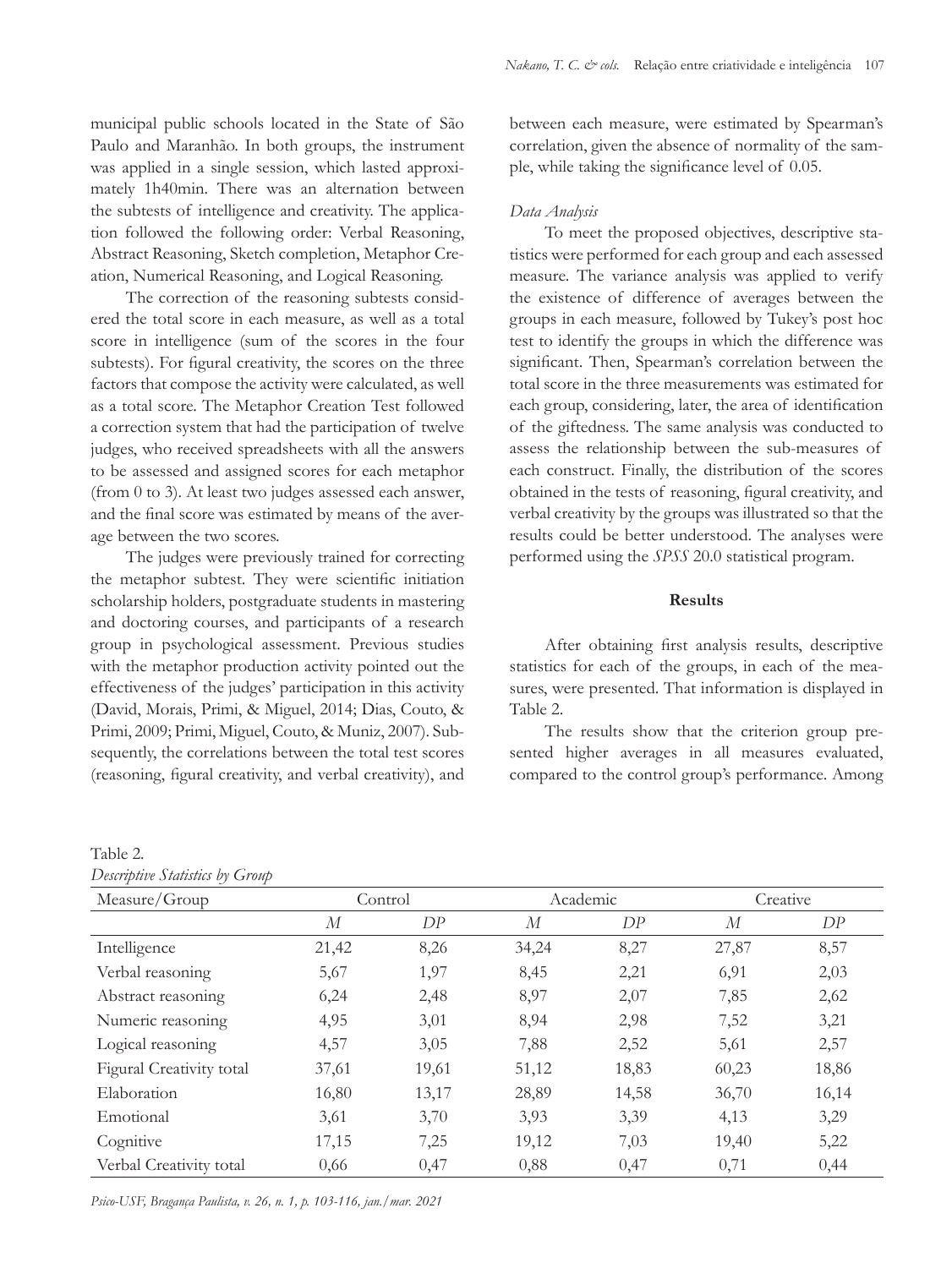the criteria groups, the one made up of students with academic giftedness had higher averages in the total score for intelligence and its measurements. The group with creative/productive giftedness, in turn, performed better in the measures of verbal and figural creativity. Such results were expected because of the area in which giftedness is identified.

Variance analysis was used to verify whether the differences between the groups were significant. The results were significant for all measurements: total score for intelligence  $(F = 41.848; p = 0.0001)$ , figural creativity (F = 16.884;  $p = 0.0001$ ) and verbal creativity (F  $= 4.001$ ;  $p = 0.003$ ). Subsequently, *Tukey's post hoc* test indicated that the differences came from the following groups: in the measure of intelligence between the academic criterion and control group, in favor of the first  $(p = 0.0001)$  and between the creative criterion group and the control group, also in favor of the first group (*p*  $= 0.0001$ ). In figural creativity, the difference was significant between the creative/productive criterion group and the control group ( $p = 0.0001$ ), in favor of the first and, in verbal creativity, between the academic criterion group and the control group ( $p = 0.010$ ) in favor of the first group.

Then, the correlations between three measurements' total scores were estimated and showed different relationships between the constructs according to the group considered (Table 3). When the control group, composed of regular students, is analyzed, the results

point at the existence of moderate and positive correlations between the total score in the intelligence measurement and the two measures of creativity. Regardless of the type of creativity considered, the correlation with intelligence is significant in this group.

A more in-depth analysis was then performed, categorizing the criterion group according to the area of identification of giftedness. This group was divided into two others: academic and creative/artistic. The results presented in Table 3 showed that, both in the group composed of individuals with intellectual giftedness and in the group with creative/artistic giftedness, the correlation between the measure of intelligence and figural creativity remains non-significant. That is the same result obtained when the criterion group is analyzed together, regardless of the area of identification. When it comes to the measure of verbal creativity, it is observed that, in both groups, the correlation remains significant, shown slightly lower values than those presented when the criterion group was considered as a whole, without separation of the highlighted area.

A second analysis, investigating the relationships between the measures that make up each assessed construct (four types of reasoning, three factors of figural creativity, and total score for verbal creativity), was performed. The results can be seen in Table 4.

The data indicate that, in general, the measure of verbal creativity was the one that was most positively and significantly related to the measures of reasoning.

Table 3*.*

*Correlation Between Total Creativity and Intelligence Measures by Group*

| Grupo                     | $\ldots$ = $\ldots$ $\ldots$ $\ldots$ $\ldots$ $\ldots$ $\ldots$<br>Intelligence | <b>Figural Creativity</b> | Verbal Creativity |  |  |
|---------------------------|----------------------------------------------------------------------------------|---------------------------|-------------------|--|--|
| Control                   |                                                                                  |                           |                   |  |  |
| Intelligence              |                                                                                  | $0,250**$                 | $0,538**$         |  |  |
| <b>Figural Creativity</b> | $0,250**$                                                                        |                           | $0,188**$         |  |  |
| Verbal Creativity         | $0,538**$                                                                        | $0,188**$                 |                   |  |  |
| Academic Giftedness       |                                                                                  |                           |                   |  |  |
| Intelligence              |                                                                                  | $-0,009$                  | $0,450**$         |  |  |
| <b>Figural Creativity</b> | $-0,009$                                                                         |                           | 0,032             |  |  |
| Verbal Creativity         | $0,450**$                                                                        | 0,032                     | 1                 |  |  |
| Creative Giftedness       |                                                                                  |                           |                   |  |  |
| Intelligence total        |                                                                                  |                           | $0,390*$          |  |  |
| <b>Figural Creativity</b> | 0,193                                                                            | 1                         | $-0,197$          |  |  |
| Verbal Creativity         | $0,390*$                                                                         | $-0,197$                  |                   |  |  |

*Note.* \*p≤0,05; \*\*p≤0,01.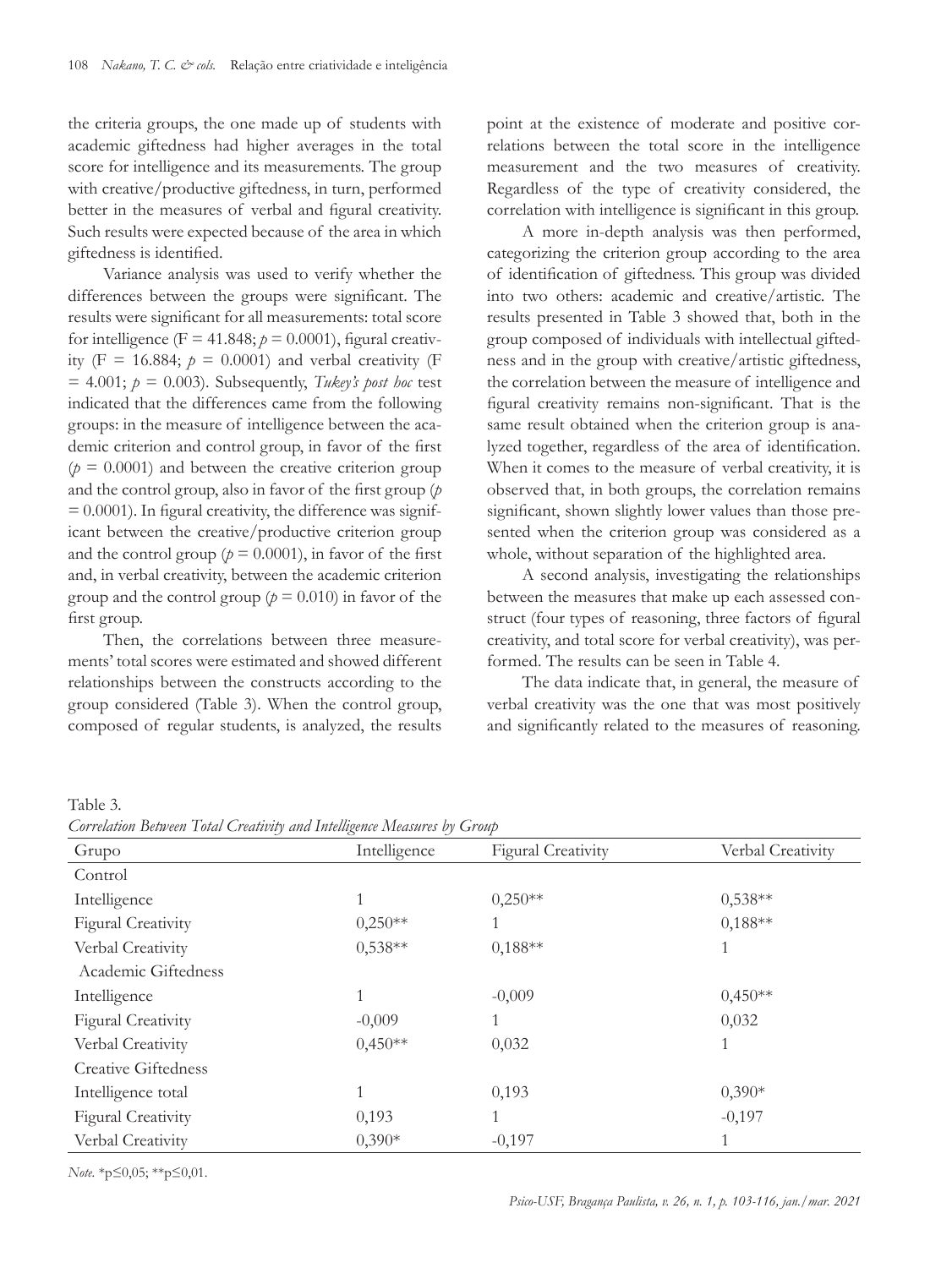| Group               | Figural Elaboration | Figural Emotional | <b>Figural Cognitive</b> | Verbal Creativity |
|---------------------|---------------------|-------------------|--------------------------|-------------------|
| Control group       |                     |                   |                          |                   |
| <b>VR</b>           | $0,173**$           | $0,169**$         | $0,074*$                 | $0,422**$         |
| AR                  | $0,172**$           | $0,171**$         | 0,037                    | $0,408**$         |
| NR                  | $0,139**$           | $0,150**$         | 0,059                    | $0,389**$         |
| LR                  | $0,276**$           | $0,212**$         | $0,128**$                | $0,487**$         |
| Academic giftedness |                     |                   |                          |                   |
| <b>VR</b>           | 0,019               | 0,084             | $-0,048$                 | $0,427**$         |
| AR                  | 0,076               | 0,074             | $-0,203$                 | $0,492**$         |
| NR                  | $-0,003$            | 0,018             | $-0,093$                 | $0,284*$          |
| LR                  | $-0,084$            | 0,154             | 0,080                    | $0,314*$          |
| Creative giftedness |                     |                   |                          |                   |
| <b>VR</b>           | 0,328               | 0,162             | $-0,172$                 | 0,323             |
| AR                  | 0,061               | 0,143             | $-0,026$                 | $0,442*$          |
| $\rm NR$            | 0,247               | 0,174             | 0,019                    | 0,180             |
| LR                  | 0,066               | 0,090             | 0,095                    | $0,364*$          |

Table 4*. Correlation between Creativity and Intelligence Sub-Measures by Group*

*Note.* VR = verbal reasoning; AR = abstract reasoning; NR = numeric reasoning; LR = logical reasoning. \*p ≤ 0,05; \*\*p ≤ 0,01.

This condition was not found only concerning the measurement of verbal and numerical reasoning in the group with creative/artistic giftedness. The measurement of figural creativity was significantly and positively related to intelligence measures only in the control group, repeating the results previously found. Among the results, it is interesting to highlight that, differently from what was expected, the creative cognitive factor presented the smallest number of significant relationships with the reasoning measures about to the results obtained for the other factors of creativity.

A possible explanatory hypothesis for the diversity found in the results is based on the fact that the variability of the results of intelligence and creativity tests between the groups is quite sharp. Explicitly considering the sum of the results in the intelligence subtests, as a general measure, it can be verified that the control group (group 3) presented a result that resembles the normal curve, which can be better visualized in Picture 1 (third graphic of Picture 1).

A very different situation is found by analyzing the criterion groups. Concerning those with academic giftedness in particular (group 1), the score variability is lower. They get higher scores than the other groups, as expected, given the essentially intellectual nature of their skills in the academic area. In the creative/artistic group (group 2), the participants' performance was not as good as in the academic group, but it was better than the one presented by the control group.

This discovery hints that a substantial difference can be found between the control and criterion groups. It is possible to observe, regarding the second group, a smaller range of results, marked mainly by the absence of individuals located at the lower end of the distribution (with a result of less than 8 points in the intelligence measure, in a situation that is opposite to the one found in the control group, in which 36 individuals presented such performance). On the other hand, there was also individuals with a performance at the upper end of the distribution (scores higher than 44 points, obtained by five individuals, and this performance was not found in the control group).

The same type of analysis then conducted for figural creativity (first Graphic of Picture 1). Again, a greater amplitude of results is found in the control sample. It is possible to observe the absence of low scores in the criterion sample (results below six points in the total figural creativity test, obtained by 33 individuals in the control group). This difference is even more significant in the creative/artistic group, in which the score range starts at 35 points. That result is much higher than the one found in the control group, as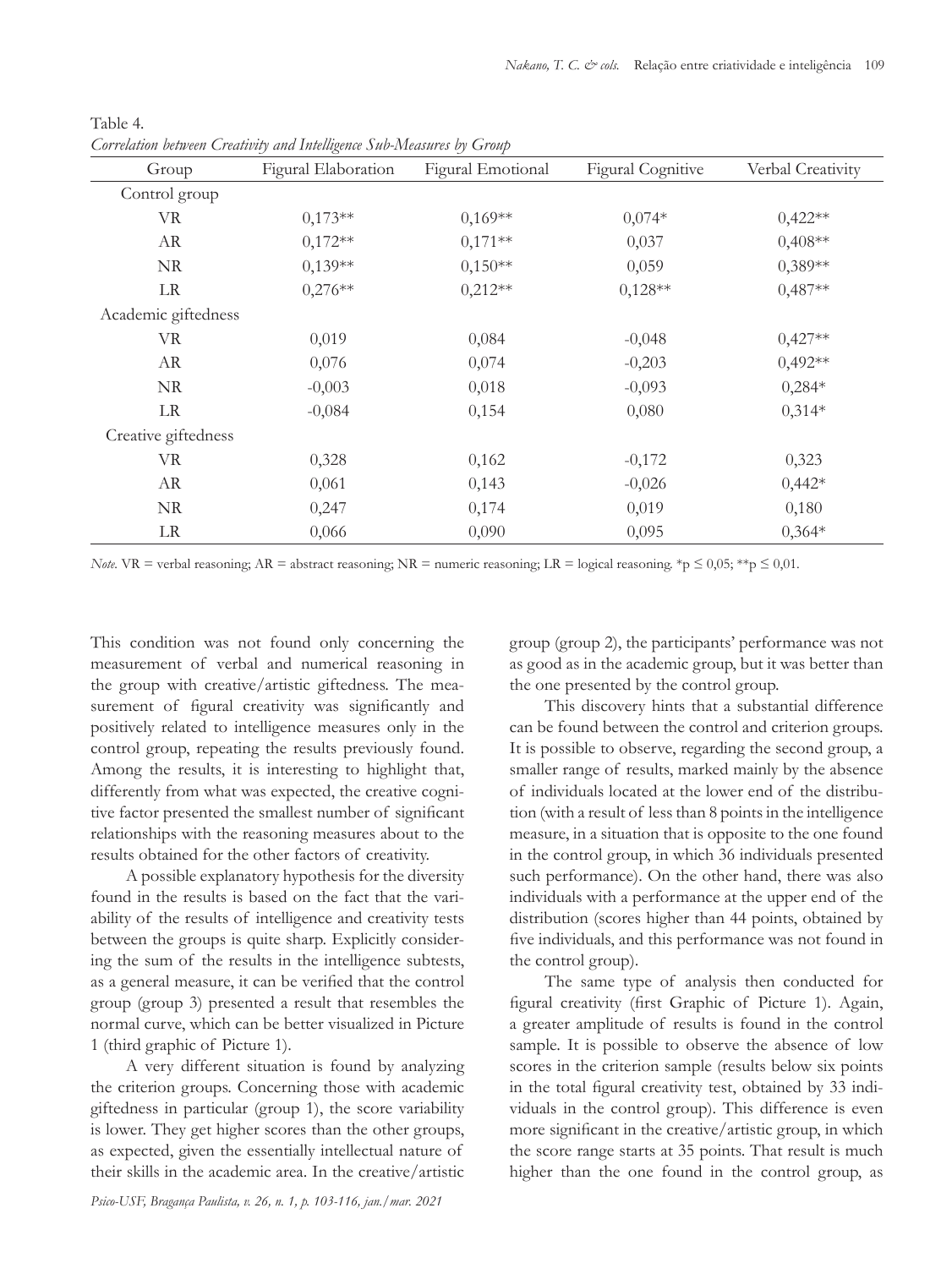

*Note.* grp: 1= academic giftedness, 2= creative giftedness, 3= control group. CFtot= figural creativity; Met\_total=verbal creativity; BPRtotal=reasoning total.

*Figure 1.* Distribution of the Scores Obtained in the Reasoning, Figural Creativity and Verbal Creativity Tests by the Groups

expected, given its participants' skills in the artistic area and, therefore, more related to creativity.

Finally, analyzing the results in the verbal creativity test (according to the second graphic in Picture 1), using metaphor production, it is once again possible to verify more significant variability in control group (whose scores ranged between zero and 48 points). In the sample of students with academic giftedness, this value ranges from 1 to 38 points, whereas in the artistic talent group, the variation goes from 12 to 44 points. Again, it is possible to verify a smaller number of individuals who present low scores in the criteria group, especially in the creative/artistic group, whose score starts at 12, as expected, given the participants' more developed skills in the artistic and creative area.

## **Discussion**

The present study verified significant differences when investigating the relationship between the creativity/intelligence constructs in regular students and students identified with giftedness. Within this last group, differences depended on the area of identification and were under the type of creativity and intelligence assessed. Results confirmed the perception that the relationship between the constructs will depend on the creative domain and intelligence factors considered (Benedeck et al., 2014; Guignard, Kermarrec, & Tordjman, 2016; Kandler et al., 2016; Plucker et al., 2018).

These results confirm the argument presented by Sternberg, Jarvin and Grigorenko (2011) that the meaning and magnitude of the correlation between intelligence and creativity will depend on which aspects of each construct are being measured, how they are being measured, and in which field the giftedness is manifested. In the study reported here, differences were found in the relationship between creativity and intelligence in the control group and the subgroups of the criterion group, according to the area of giftedness (academic and creative/artistic). These results confirm other findings on the subject. Preckel et al. (2006), for example, found a significant relationship between intelligence and creativity, but with very different values depending on the type of creativity measured (*r*=0,54 when intelligence was correlated with general creativity; r=0.51 with verbal creativity; *r*=0.36 with figural creativity; and  $r=0.38$  with numerical creativity).

It is essential to highlight that the literature has also indicated that intelligence has been more commonly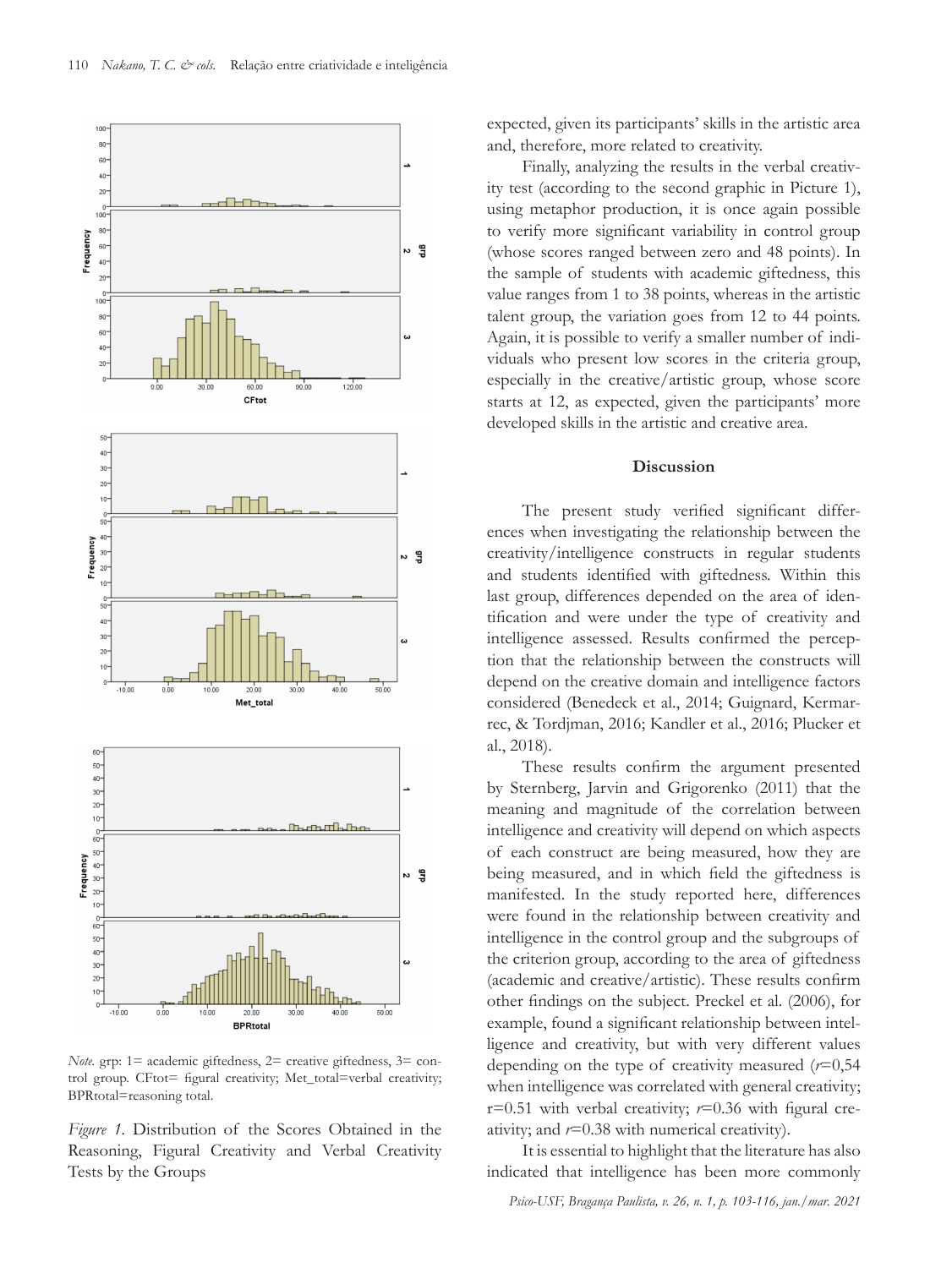associated with verbal measures of creativity. However, it is typically not a strong relationship (Kaufman, 2009). This result was founding in present study and the other ones mentioned above. Considering that the types of subtests used to assess intelligence can be described as fluid intelligence measures, it is possible to understand the significant correlations found, especially in the control group. It is important to note that several studies have hinted at the connection between fluid intelligence (ability to solve new problems) and creativity (Kaufman, Luria, & Beghetto, 2018).

In view of the results and the scientific literature review, a second finding deserves to be highlighted. Just as the studies have pointed out differences in understanding the relationship between the intelligence/ creativity constructs in the general population, without consensus among researchers (Elisondo & Donolo, 2010), the same situation was found when individuals with giftedness were assessed. Essential differences between the control group and criterion were also verified. The fact that all the relationships between the investigated constructs (intelligence, verbal creativity, and figural creativity) were shown to be significant only in the general population suggests that the results are closer to the threshold hypothesis (Akhtar & Kartira, 2019; Jauk, 2013; Jauk et al., 2013; Karwowski & Gralewski, 2012; Preckel et al., 2006; Shi, Wang, Yang, Zhang, & Xu, 2017). It is a sign that, in the analyzed data, the correlation between the constructs was not linear, but dependent on the level of intelligence. Cho et al. (2011), for example, reported that the general intelligence factor was related to visual and verbal creativity. Still, when two groups were separated according to IQ, the relationship between the constructs was more evident in the group with average IQ.

Specifically, in the sample studied, when a greater amplitude of intelligence-related results is analyzed (control group), correlations with both types of creativity were significant and moderate. In the other groups' criteria, the correlation of intelligence with figural creativity is not significant, even presenting negative results in two of them. In this sense, the threshold concept's influence can be inferred since creativity and intelligence were conditionally related. Intelligence is fundamental, but it is not the only requirement for creativity (Neubauer & Martskvisvili, 2018).

Considering that, in the criterion group, the intelligence relation was only associated to verbal creativity, the results confirm those obtained in the research developed by Guignard et al. (2016), in which students identified with giftedness in the verbal area presented higher scores in creative verbal tasks. However, it is essential to emphasize an important difference in the research samples: in the study reported here, students with giftedness in the specific verbal area were not assessed, so that the differences should be regarded with caution.

It is important to emphasize that results above average and close to those presented by the criterion group were also found in participants of the control group. In this case, difficulties in identifying these indicators may be preventing giftedness students from being referred for further examinations. That problem underlies the under-representation of giftedness, especially in public schools (Swanson, Russell, & Anderson, 2019) of South America (Alencar, Fleith, & Carneiro, 2018; Wechsler, Blumen, & Bendelman, 2018). Schools have received guidance on how to proceed.

## **Final Considerations**

The present study aims to investigate the relationship between intelligence and creativity, considering distinct groups. Substantial differences were found in the relationship between the constructs in the control group and the criterion group, and in the different identification areas. In regular students, without any diagnosis of giftedness, the relationship between intelligence and the two types of creativity was positive and significant, whereas in the identified students, only verbal creativity was related to intelligence. The same situation was observed when the criterion sample was considered general, and when the identification areas were considered separately (academic and creative/artistic).

Some hypotheses were thought of as a way to interpret the findings. The review of models of creativity and intelligence (which began to be visualized within broader and multidimensional models), the emergence of more modern and sophisticated methods of analysis, and the expansion of the understanding of giftedness (no longer restricted to intelligence or giftedness of the academic type) can be cited as conditions that have led to a more effective understanding of the relationship between the constructs. If we assume that the relationship exists, as has been empirically proven, the need to stimulate both skills equally is justified, becoming a task that both traditional schools and giftedness care programs must take for themselves. Understanding the existing similarities and differences, and the relationship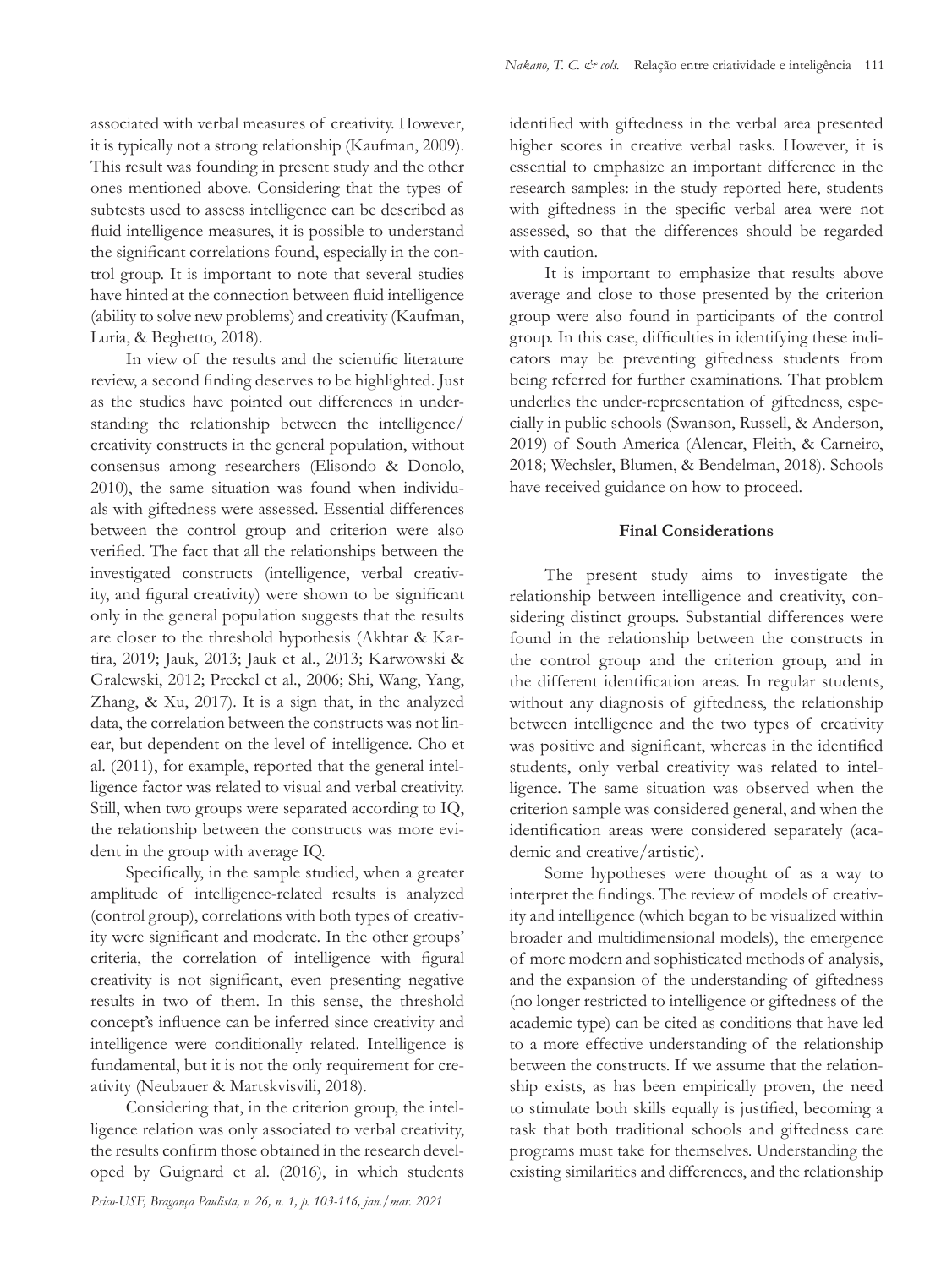between those populations, will allow professionals to work with students helping them to achieve success in activities that require such skills, individually or in combination.

One of the limitations of the research concerns the difference in the number of participants of the control group and the criterion group due to reasons already mentioned. As well as to the choice of instruments, so that the results should be interpreted with caution since they reflect only the aspects that were assessed (figural and verbal creativity or the types of reasoning involved). Future studies involving other areas in which giftedness can be identified, and different measuring instruments, may confirm the results presented here, expanding knowledge about the relationship between creativity and intelligence.

# **References**

- Aguirre, K., & Conners, F. (2010). Creativity and intelligence in preschoolers: preliminary findings. *The University of Alabama McNair Journal*. Retrieved from http://graduate.ua.edu/mcnair/journals/2010/ Aguirre.pdf.
- Akhtar, H., & Kartira, Y. (2019). Intelligence and creativity: an investigation of threshold theory and its implications. *Journal of Educational Sciences and Psychology, IX*(LXXI), 131-138. Retrieved from https://eds.a.ebscohost.com/eds/pdfviewer/ pdfviewer?vid=1&sid=3c7bb6d1-e4c3-4fc8-b27e- -ca965d092045%40sdc-v-sessmgr01.
- Alencar, E. M. L. S., Fleith, D. S., & Carneiro, L. B. (2018). Gifted Education in Brazil: historical background, current practices and research trends. In B. Wallace, D. A. Sisk, & J. Senior (Eds.), *The SAGE handbook of gifted and talented education* (pp. 432-445). 55 City Road: SAGE Publications. http://doi. org/10.4135/9781526463074.n36.
- Alves, R. J. R., & Nakano, T.C. (2014). Creativity and intelligence in children with and without developmental dyslexia. *Paideia, 24*(59), 361-369. http:// doi.org/10.1590/1982-43272459201410.
- Alves, R. J. R. & Nakano, T. C. (2015). Desempenho criativo e suas relações com diferentes medidas de inteligência em crianças com dislexia do desenvolvimento: um estudo exploratório. *Psicologia Reflexão e Crítica, 28*(2), 280-291. http://doi. org/10.1590/1678-7153.201528208.
- Barros, D. P., Primi, R., Miguel, F. K., Almeida, L., & Oliveira, E. P. (2010). Metaphor Creation: A Measure of Creativity or Intelligence? *European Journal of Education and Psychology*, 3 (1), 103-115. Retrieved from http://www.redalyc.org/ pdf/1293/129313736008.pdf.
- Batey, M., Furnham, A., & Safiullina, X. (2010). Intelligence, general knowledge and personality. *Learning and Individual Differences*, 20, 532–535. http://doi. org/10.1016/j.lindif.2010.04.008.
- Beauty, R.E., & Silvia, P.J. (2012). Metaphorically speaking: cognitive abilities and the production of figurative language. *Memory and Cognition*, 41(2), 255- 267. http://doi.org/10.3758/s13421-012-0258-5
- Benedek, M., Franz, F., Heene, M., & Neubauer, A. C. (2012). Differential effects of cognitive inhibition and intelligence on creativity. *Personality and Individual Differences, 53* (4), 480-485. http://doi./ org/10.1016/j.paid.2012.04.014
- Benedek, M., Jauk, E., Sommer, M., Arendasy, M., & Neubauer, A. C. (2014). Intelligence, creativity, and cognitive control: The common and differential involvement of executive functions in intelligence and creativity. *Intelligence, 46*, 73–83. http://doi. org/10.1016/j.intell.2014.05.007.
- Brasil (2010). *Políticas públicas para alta habilidade/ superdotação.* Retrieved from http://www.senado. gov.br/comissoes/CE/AP/AP20080626\_superdotados\_CláudiaGriboski.pdf
- Cho, S. H., Nijenhuis, J. T., Van Vianen, A. E. M., Kim, H., & Lee, K. H. (2011). The relationship between diverse components of intelligence and creativity. *The Journal of Creative Behavior, 44*(2). https://doi. org/10.1002/j.2162-6057.2010.tb01329.x
- Cramond, B., Kim, K. H., & VanTassel-Baska, J. (2010). *The relationship between creativity and intelligence.* In J. C. Kaufman & R. J. Sternberg (Eds.), *The Cambridge handbook of creativity* (p. 395–412). Cambridge University Press. https://doi.org/10.1017/ CBO9780511763205.025
- David, A. P., Morais, M. D. F., Primi, R., & Miguel, F. K. (2014). Metáforas e pensamento divergente: criatividade, escolaridade e desempenho em Artes e Tecnologias. *Avaliação Psicológica*, *13*(2), 147-156. Retrieved from http://pepsic.bvsalud.org/scielo.php?script=sci\_ arttext&pid=S1677-04712014000200002&lng=pt &nrm=iso&tlng=pt.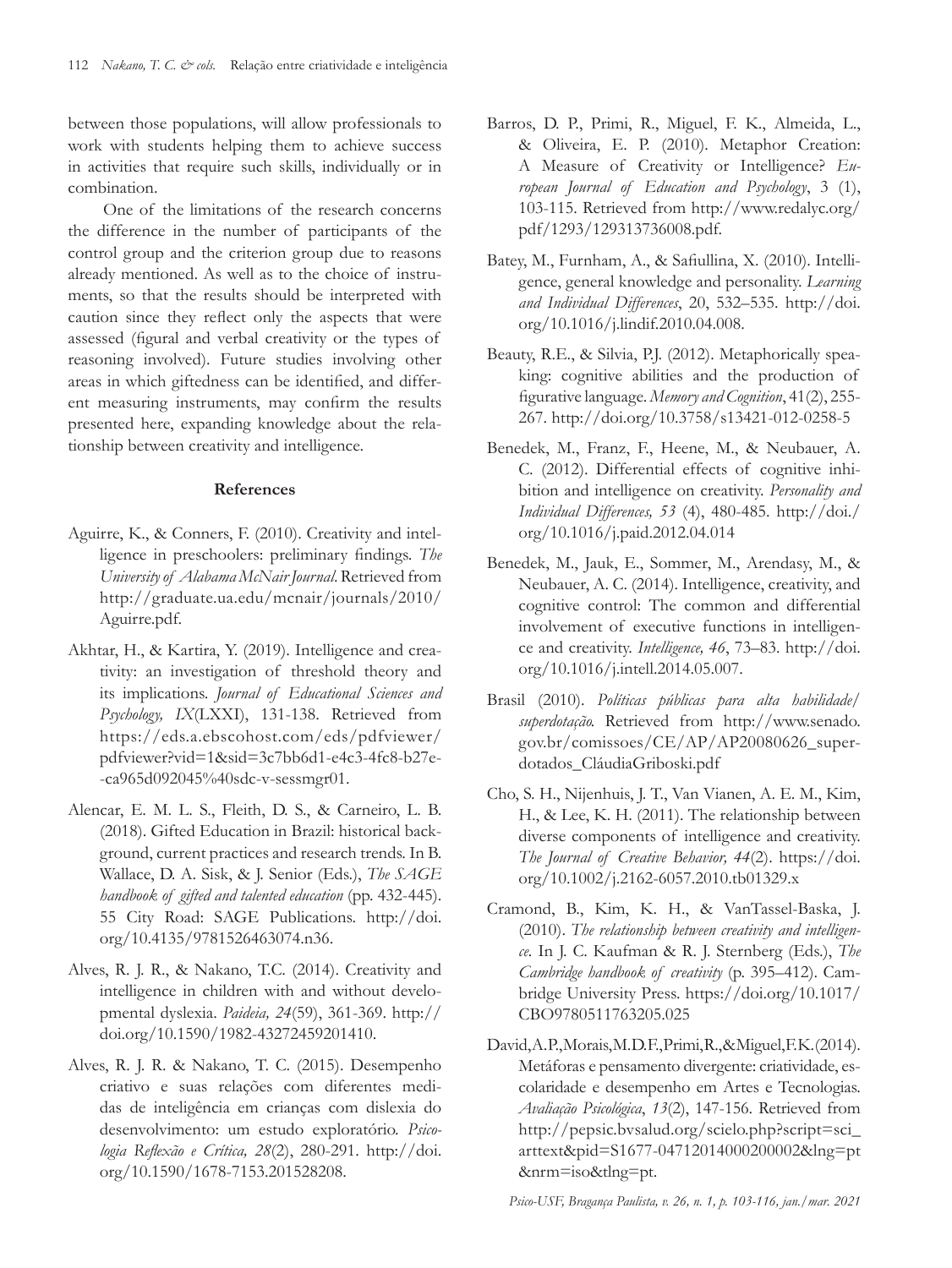- Dias, A. R., Couto, G. & Primi, R. (2009). Avaliação da criatividade por meio da produção de metáforas. *Psico*, 40 (2), 210-210. Retrieved from https:// revistaseletronicas.pucrs.br/ojs/index.php/ revistapsico/article/view/1514
- Elisondo, R. C., & Donolo, D. S. (2010). ¿Creatividad o inteligencia? That is not the question. *Anales de Psicología*, 26 (2), 220-225. Retrieved from http:// www.redalyc.org/articulo.oa?id=16713079004.
- Ferrando, M., Soto, G., Prieto, L., Sáinz, M., & Ferrándiz, C. (2016). Synthetic-creative intelligence and psychometric intelligence: analysis of the threshold theory and creative process. *Turkish Journal of Giftedness and Education, 6*(2), 88-98. Retrieved from https://eric.ed.gov/?id=ED572336.
- Flores-Mendoza, C., Ardila, R., Rosas, R., Lucio, M. E., Gallegos, M., & Colareta, N. R. (2018). *Intelligence measurement and school performance in Latin America*. Switzerland: Springer.
- Gonçalves, F.C., & Fleith, D.S. (2011). Estudo comparativo entre alunos superdotados e não-superdotados em relação a medidas de inteligência e criatividade. *Psico, 42*(2), 263-268. Retrieved from http://revistaseletronicas.pucrs.br/revistapsico/ojs/index. php/revistapsico/article/view/7154
- Guignard, J., Kermarrec, S., & Tordjman, S (2016). Relationships between intelligence and creativity in gifted and non-gifted children. *Learning and Individual Differences, 52*, 209-215. http://doi. org/10.1016/j.lindif.2015.07.006
- Harris, A. M., Williamson, R. L., & Carter, N. T. (2019). A conditional threshold hypothesis for creative achievement: On the interaction between intelligence and openness. *Psychology of Aesthetics, Creativity, and the Arts, 13*(3), 322–337. http://doi. org/10.1037/aca0000182
- Jauk, E. (2013). The relationship between intelligence and creativity: new support for the threshould hypothesis by means of empirical breakpoint detection. *Intelligence, 41*(4), 212-221. http://doi. org/10.1016/j.intell.2013.03.003.
- Jauk, E., Benedek, M., Dunst, B., & Neubauer, A. C. (2013). The relationship between intelligence and creativity: New support for the threshold hypothesis by means of empirical breakpoint detection. *Intelligence, 41*(4), 212-221. http://doi. org/10.1016/j.intell.2013.03.003.
- Kandler, C., Rieman, R., Angleitner, A., Spinath, F. M., Borkenau, P., & Penke, L. (2016). The nature of creativity: the roles of genetic factors, personality traits, cognitive abilities and environmental sources. *Journal of Personality and Social Psychology, 111*(2), 230-249. http://doi.org/10.1037/pspp0000087.
- Karwowski, M. & Gralewski, J. (2012). Threshold hypothesis: Fact or artifact? *Thinking Skills and Creativiy, 8,* 25-33. http://doi.org/10.1016/j. tsc.2012.05.003.
- Kaufman, J. C., Luria, S. R., & Beghetto, R. A. (2018). Creativity. In S. I. Pfeiffer (Ed.), *APA Handbook of Giftedness and Talent* (pp. 287-298). Washington: American Psychological Association.
- Kaufman, J. C., & Plucker, J. A. (2011). Intelligence and creativity. In R. J. Sternberg & S. B. Kaufman (Eds.), *The Cambridge handbook of intelligence* (pp. 771–783). Cambridge: Cambridge University Press.
- Kaufman, S. B. & Sternberg, R. J. (2008). Conceptions of giftedness. In S. Pfeiffer (Ed.), *Handbook of giftedness in children: Psycho- Educational theory, research and best practices* (pp. 71-91). New York: Springer.
- Lee, C. S., Huggins, A. C., & Therriault, D. J. (2014). A measure of creativity or intelligence? Examining internal and external structure validity evidence of the Remote Associates Test. *Psychology of Aesthetics, Creativity, and the Arts, 8*(4), 446-460. http://doi. org/10.1037/a0036773.
- Li, H., Lee, D., Pfeiffer, S. I., Kamata, A., Kumtepe, A. T., & Rosado, J. (2009) Measurement invariance of the Gifted Rating Scales – school form across five cultural groups. *School Psychology Quarterly*, *4* (3), 186- 198. http://doi.org/10.1037/a0017382
- Liu, X., Liu, L., Chen, Z., Song, Y., & Liu, J*.* (2019). Indirect Effects of Fluid Intelligence on Creative Aptitude Through Openness to Experience. *Current Psychology*, *38*, 563–571. http://doi.org/10.1007/ s12144-017-9633-5
- Lynch, S. F. & Kaufman, J. C. (2019). Creativity, intelligence, and wisdom: Could versus should. In R. J. Sternberg & J. Glück (Eds.), *The Cambridge handbook of wisdom* (p. 455–464). Cambridge University Press. http://doi.org/10.1017/9781108568272.021
- Maia-Pinto, R. R., & Fleith D. S. (2004). Avaliação das práticas educacionais de um programa de atendimento a alunos superdotados e talentosos.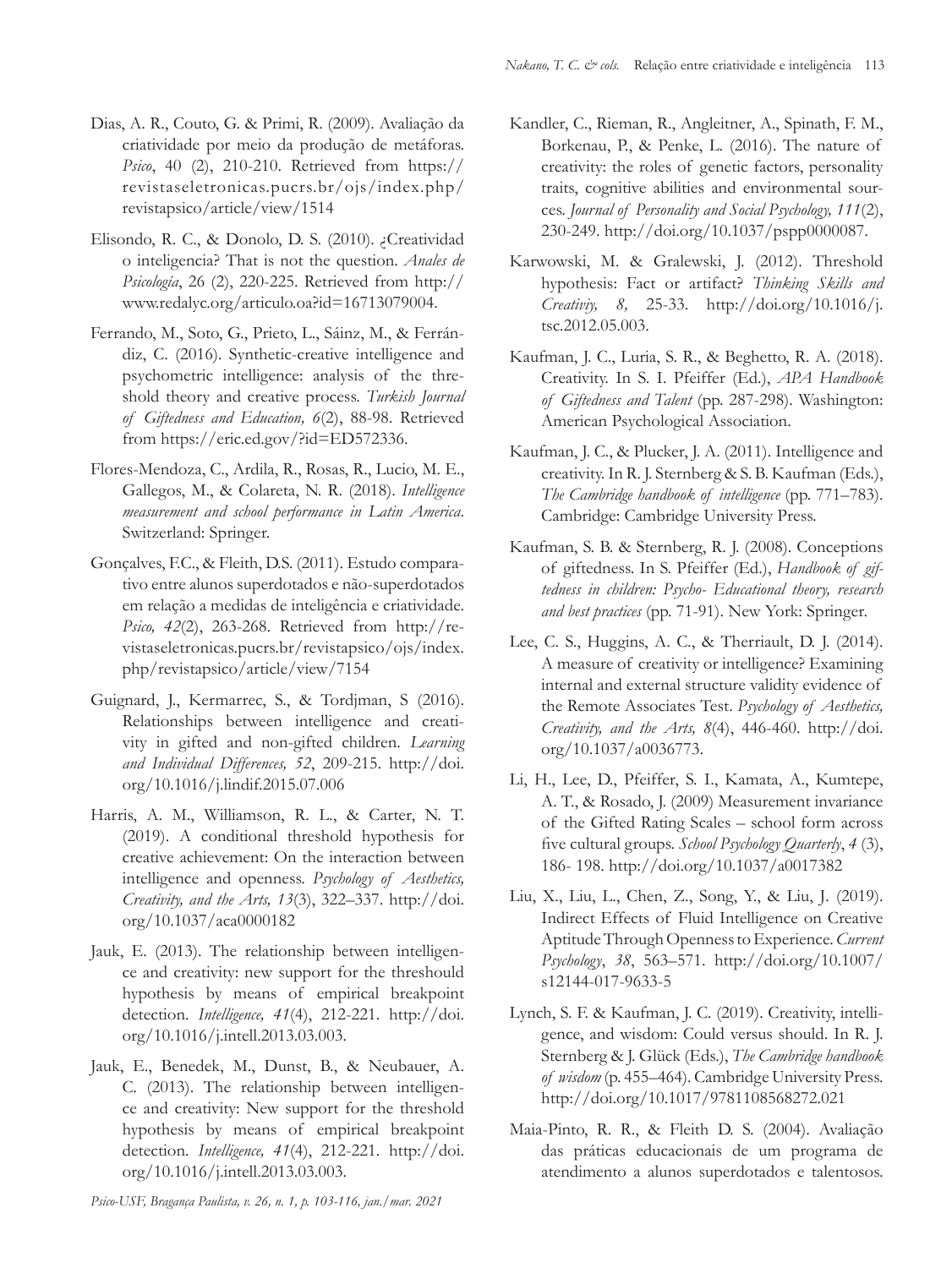*Psicologia Escolar e Educacional, 8*(1), 55-66. http:// dx.doi.org/10.1590/S1413-85572004000100007.

- Mendonça, P. V. C. F. & Fleith, D. S. (2005). Relação entre criatividade, inteligência e autoconceito em alunos monolingues e bilíngües. *Psicologia Escolar e Educacional, 9*, 59-70. http://dx.doi.org/10.1590/ S1413-85572005000100006.
- Milian, Q. G, & Wechsler, S. M. (2018). Evaluación integrada de la inteligencia y creatividad. *Revista de Psicología*, *36*(2), 525-548. http://doi.org/10.18800/ psico.201802.005
- Miroshnik, K. G. & Shcherbakova, O. V. (2019). The proportion and creativity of "old" and "new" ideas: are they related do fluid intelligence? *Intelligence, 76* (online publication). http://doi.org/10.1016/j. intell.2019.101384
- Mourgues, C. V., Tan, M., Hein, S., Al-Harbi, K., Aljudghaiman, A., & Grigorenko, E. L. (2016). The relationship between analytical and creative cognitive skills from middle childhood to adolescence: testing the threshold theory in the Kingdom of Saudi Arabia. *Learning and Individual Differences, 52*, 137-147. http://doi.org/10.1016/j. lindif.2015.05.005.
- Nakano, T. C. (2012). Criatividade e inteligência em crianças: habilidades relacionadas? *Psicologia Teoria e Pesquisa*, 28(2), 149-160. http://doi.org/10.1590/ S0102-37722012000200003.
- Nakano, T. C. (2017). Avaliação psicométrica das habilidades cognitivas: relação entre inteligência e criatividade. In A. M. R. Virgolim (Ed.), *Altas habilidades/superdotação, inteligência e criatividade* (pp. 99-118). Campinas: Papirus.
- Nakano, T. C. (2018). Explorando a relação entre criatividade e inteligência. In C. S. Hutz, D. R. Bandeira, & C. M. Trentini (Eds.), *Avaliação psicológica da inteligência e da personalidade* (pp.155-172). Porto Alegre: Artmed.
- Nakano, T. C. & Brito, M. E. (2013). Avaliação da criatividade a partir do controle do nível de inteligência em uma amostra de crianças. *Temas em Psicologia, 21*(1), 1-15. http://doi.org/10.9788/TP2013.1-01.
- Nakano, T.C., Gomes, L.B., Oliveira, K.S., & Peixoto, E.M. (2017). Validity study of intelligence subtests for a Brazilian giftedness assessment battery. *Estudos e Pesquisas em Psicologia*, *17*(1),

386-405. Retrieved from http://pepsic.bvsalud. org/scielo.php?script=sci\_arttext&pid=S1808- -42812017000100021&lng=pt&tlng=

- Nakano, T.C., Miliani, A.F.M., Caporossi, D.C., & Gozzoli, M.Z. (2020). Evidências de validade do subteste de criatividade verbal da bateria de avaliação das altas habilidades/superdotação. *Revista Ibero-Americana de Criatividade e Inovação*, *1*(1), 13-25. Retrieved from https://recriai.emnuvens.com.br/ revista/article/view/20/4
- Nakano, T. C. & Primi, R. (2012). *Bateria de avaliação das altas habilidades/superdotação (BAAH/S)*. Não publicado.
- Nakano, T. C., Primi, R., Abreu, I. C. C., Gozzoli, M. Z., Caporossi, D. C., Miliani, A. F. M., Martins, A. A. (2015). Bateria para avaliação das altas habilidades/superdotacão: análise dos itens via Teoria de Resposta ao Item. *Estudos de Psicologia (Campinas), 32*(4), 729-741. http://doi. org/10.1590/0103-166X2015000400016.
- Nakano, T. C., Primi, R., Ribeiro, W. J., & Almeida, L. S. (2016). Multidimensional assessment of giftedness: criterion validity of Battery of Intelligence and Creativity Measures in predicting arts and academic talents. *Anales de Psicologia, 32*(3), 628-637. http://doi.org/10.6018/analesps.32.3.259391.
- Nakano, T. C., Wechsler, S. M., Campos, C. R., & Milian, Q.G. (2015). Intelligence and creativity: relationship and their implications for Positive Psychology. *Psico-USF*, 20(2), 195-206. http://doi. org/10.1590/1413-82712015200201.
- Neubauer, A. C. & Martskvisvili, K. (2018). Creativity and intelligence: A link to different levels of human needs hierarchy?. *Heliyon 4*, e00623. https://doi. org/10.1016/j.heliyon.2018.e006232405-8440/ Ó2018
- Partnership for 21st Century Skills. (2013). *Framework for 21st century learning*. Washington, DC: Author. Retrieved from http://www.p21.org/ our-work/ p21-framework.
- Pereira, M. (2001). Inteligência e criatividade: duas trajectórias alternativas para as crianças sobredotadas?. *Psicologia: Teoria, Investigação e Prática*, *6*(1), 171-188.
- Plucker, J. A., Beghetto, R., & Daw (2004). Why creativity is domain general, why it looks domain

*Psico-USF, Bragança Paulista, v. 26, n. 1, p. 103-116, jan./mar. 2021*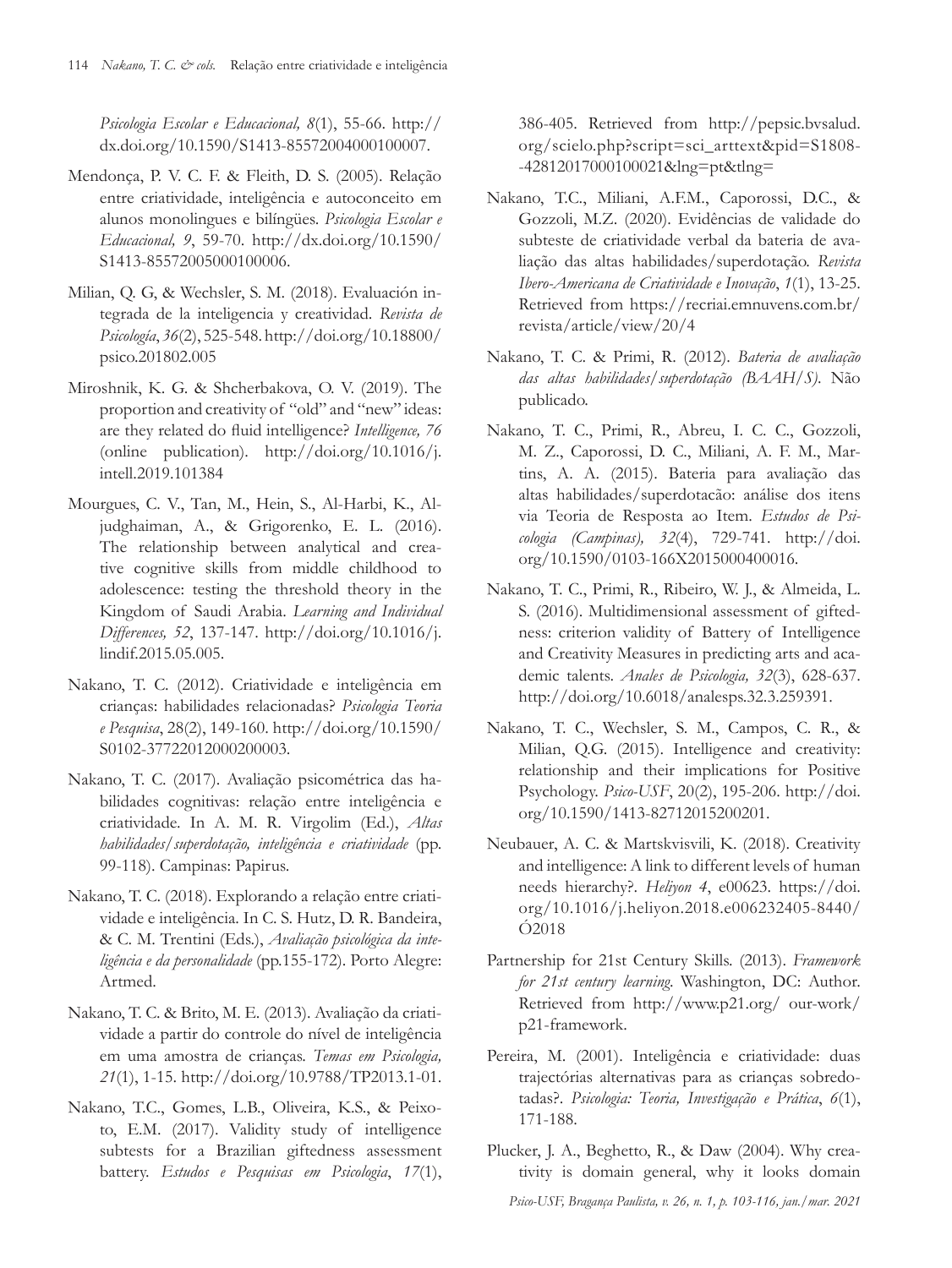specific, and why the distinction does not matter. In R. J. Sternberg, E. L. Grigorenko, & J. L. Singer (Eds.), *Who's creative?* (pp. 153–167). Washington: American Psychological Association.

- Plucker, J. A., Guo, J., & Makel, M. (2018). Creativity. In S.I Pfeiffer (Ed.), *Handbook of Giftedness in Children* (pp. 81-99). Singapore: Springer.
- Preckel, F., Holling, H., & Wiese, M. (2006). Relationship of intelligence and creativity in gifted and non-gifed students: an investigation of threshold theory. *Personality and Individual Differences, 40*(1), 159-170. http://doi.org/10.1016/j.paid.2005.06.022.
- Primi, R., Miguel, F.K., Couto, G. & Muniz, M. (2007). Precisão de avaliadores na avaliação da criatividade por meio da produção de metáforas. *PsicoUSF*, 12 (2), 197-210. http://dx.doi. org/10.1590/S1413-82712007000200008
- Primi, R. & Nakano, T.C. (2015). Inteligência. In F. H. Santos, V. M. Andrade & O. F. A. Bueno (Orgs.), *Neuropsicologia Hoje* (pp. 49-58). Porto Alegre: Artmed.
- Renzulli, J. S. (2020). O que estamos fazendo de errado na educação de superdotados? Estamos deixando de fora uma grande quantidade de estudantes com alto potencial. *Revista Ibero-Americana de Criatividade e Inovação, 1*(1), 1-3. Retrieved from https://recriai. emnuvens.com.br/revista/article/view/17/1.
- Ribeiro, W. J., Nakano, T. C., & Primi, R. (2014). Validade da estrutura fatorial de uma bateria de avaliação de altas habilidades. *Psico*, *45*(1), 100-109. Retrieved from http://revistaseletronicas.pucrs. br/fadir/ojs/index.php/revistapsico/article/ view/13636/11446.
- Shi, B., Wang, L., Yang, J., Zhang, M., & Xu, L. (2017). Relationship between divergent thinking and intelligence: an empirical study of the threshold hypothesis with Chinese children. *Frontiers in Psychology, 8*(116). http://doi.org/10.3389/ fpsyg.2017.00254
- Silvia, P. J., & Beaty, R. E. (2012). Making creative metaphors: the importance of fluid intelligence for creative thought. *Intelligence*, *40*(4), 343- 351. https://doi.org/10.1016/j.intell.2012.02.005
- Silvia, P. J., Beaty, R. E., & Nusbaum, E. C. (2013). Verbal fluency and creativity: General and specific contributions of broad retrieval ability (Gr) factors

to divergent thinking. *Intelligence, 41*, 328–340. https://doi.org/10.1016/j.intell.2013.05.004

- Souza, A. A. F., & Wechsler, S. M. (2013). Inteligência e criatividade na maturidade e velhice. *Psicologia: Reflexão e Crítica*, *26*(4), 643-653. https://doi. org/10.1590/S0102-79722013000400004.
- Sternberg, R. J. (2001). What is the common thread of creativity? Its dialectical relation to intelligence and wisdom. *American Psychologist*, *56*(4), 360-362. https://doi.org/10.1037/0003-066X.56.4.360
- Sternberg, R. J., Jarvin, L., & Grigorenko, E. L. (2011). *Explorations in Giftedness.* New York: Cambridge University Press.
- Sternberg, R. J., & O'Hara, L. A. (2000). Intelligence and creativity. In R. J. Sternberg (Ed.). *Handbook of intelligence* (pp. 611-630). New York, NY: Cambridge University Press.
- Swanson, J. D., Rusell, L. W., & Anderson, L. (2019). A model for growing teacher talent scouts: decreasing underrepresentation of gifted students. In S.R. Smith (Ed.), *Handbook of giftedness and talent development in the Asia-Pacific* (pp. 1-20). Singapore: Springer. http://doi.org/10.1007/978-981-13-3021-6\_55-1
- Virgolim, A.M.R. (2005). *Creativity and intelligence: A study of Brazilian gifted and talented students.* Tese de Doutorado, University of Connecticut, Estados Unidos. Retrieved from https://opencommons. uconn.edu/dissertations/AAI3193748
- Wechsler, S. M., Blumen, S., & Bendelman, K. (2018). Challenges on the identification and development of giftedness in South America. In S.I. Pfeiffer (Ed.), *APA Handobook of Giftedness and Talent* (pp. 97-112). Washington: APA.
- Wechsler, S. M., Nunes, M. F. O., Schelini, P. W., Ferreira, A. A., & Pereira, D. A. P. (2010). Criatividade e inteligência: analisando semelhanças e discrepâncias no desenvolvimento. *Estudos de Psicologia (Natal)*, *15*(3), 243-250. https://doi. org/10.1590/S1413-294X2010000300003
- Welter, M. M., Jaarsveld, S., Leeuwen, C., & Lachmann, T. (2016). Intelligence and creativity: over the threshold together? *Creativity Research Journal, 28*(2), 212-218. doi: 10.1080/10400419.2016.1162564.

Recebido em: 13/04/2020 Reformulado em: 02/07/2020 Aprovado em: 01/09/2020